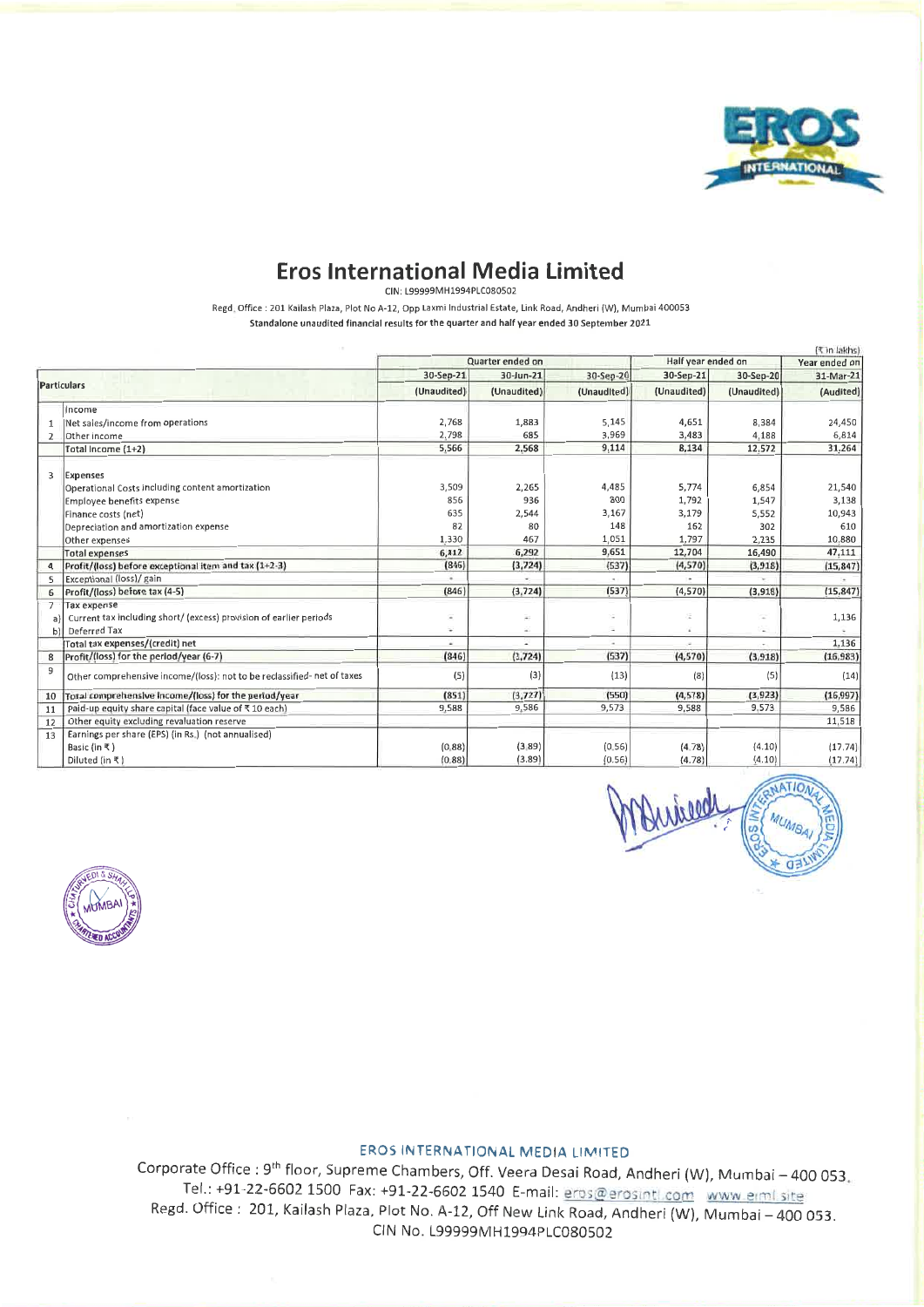

**IONA** 

**MUMR** 

 $\mathbf C$ 

#### Notes:

#### 1 The above results have been reviewed by the Audit Committee and approved by the Board of Directors at its meeting held on 13 November, 2021

#### 2 Statement of assets and liabilities (Amount In ₹ Lakhs, unless otherwise stated)

|                                                                                | ₹ in lakhs           | ₹ in lakhs           |
|--------------------------------------------------------------------------------|----------------------|----------------------|
| Particulars                                                                    | As at<br>30-Sep-2021 | As at<br>31-Mar-2021 |
|                                                                                |                      |                      |
| Assets                                                                         |                      |                      |
| Non-current assets<br>Property, plant and equipment                            |                      |                      |
| Intangible assets                                                              | 4,555                | 4,961                |
| a) Content advances                                                            |                      |                      |
| b) Film rights                                                                 | 32,735               | 35,437               |
| c) Other intangible assets                                                     | 23,481<br>63         | 29,145               |
| d) Intangible assets under development                                         | 343                  | 48<br>324            |
| <b>Financial assets</b>                                                        |                      |                      |
| a) Investments                                                                 | 4,502                |                      |
| b) Loans                                                                       | 545                  | 4,502<br>545         |
| c) Restricted bank deposits                                                    | $\mathbf{1}$         | 98                   |
| d) Other financial assets                                                      | 280                  |                      |
| Other non-current assets                                                       | 7,636                | 280<br>6,634         |
|                                                                                |                      |                      |
| ۰<br>Total non-current assets                                                  | 74,141               | 81,974               |
| <b>Current assets</b><br>Inventories                                           | 850                  | 850                  |
| <b>Financial assets</b>                                                        |                      |                      |
| a) Trade receivables                                                           |                      |                      |
| b) Cash and cash equivalents                                                   | 42,946<br>84         | 46,081               |
| c) Restricted bank deposits                                                    |                      | 874                  |
| d) Loans and advances                                                          | 846                  | 2,754                |
| e) Other financial assets                                                      | 1,475                | 838                  |
| Other current assets                                                           | 50<br>55             | 90                   |
| <b>Total current assets</b>                                                    |                      | 110                  |
| <b>Total assets</b>                                                            | 46,306<br>120,447    | 51,597               |
|                                                                                |                      | 133,571              |
| Equity                                                                         |                      |                      |
| Equity share capital                                                           | 9,588                | 9,586                |
| Other equity                                                                   | 6,940                | 11,518               |
| <b>Total equity</b>                                                            | 16,528               | 21,104               |
| Liabilities                                                                    |                      |                      |
| Non-current liabilities                                                        |                      |                      |
| <b>Financial liabilities</b>                                                   |                      |                      |
| a) Borrowings                                                                  | 8,404                | 4                    |
| b) Trade payables                                                              |                      |                      |
| i) Total outstanding dues of micro and small enterprises                       |                      |                      |
| ii) Total outstanding dues of creditors other than micro and small enterprises | 18,651               | 17,999               |
| c) Lease liabilities                                                           | 1,387                | 1,649                |
| d) Other financial liabilities                                                 | 25                   | 25                   |
| Employee benefit obligations                                                   | 278                  | 265                  |
| Other non-current liabilities<br><b>Total non-current liabilities</b>          | 1,696<br>30,441      | 2,521<br>22,463      |
|                                                                                |                      |                      |
| <b>Current liabilities</b>                                                     |                      |                      |
| <b>Financial liabilities</b>                                                   |                      |                      |
| a) Borrowings                                                                  | 44,880               | 56,094               |
| b) Acceptances                                                                 |                      | 1,400                |
| c) Trade payables                                                              | ×                    |                      |
| i) Total outstanding dues of micro and small enterprises                       |                      |                      |
| ii) Total outstanding dues of creditors other than micro and small enterprises | 9,195                | 12,673               |
| d) Lease liabilities                                                           | 513                  | 488                  |
| e) Other financial liabilities                                                 | 2,520                | 3,459                |
| Employee benefit obligations                                                   | 205                  | 239                  |
| Other current liabilities                                                      | 7,938                | 8,112                |
| Current tax liabilities                                                        | 8,227                | 7,539                |
| <b>Total current liabilities</b>                                               | 73,478               | 90,004               |
| <b>Total liabilities</b>                                                       | 103,919              | 112,467              |
| Total equity and liabilities                                                   | 120,447              | 133,571              |

## EROS INTERNATIONAL MEDIA LIMITED



Corporate Office : 9<sup>th</sup> floor, Supreme Chambers, Off. Veera Desai Road, Andheri (W), Mumbai - 400 053. Tel.: +91-22-6602 1500 Fax: +91-22-6602 1540 E-mail: eros@erosintl.com www.eiml.site

Regd. Office: 201, Kailash Plaza, Plot No. A-12, Off New Link Road, Andheri (W), Mumbai-400 053. CIN No. L99999MH1994PLC080502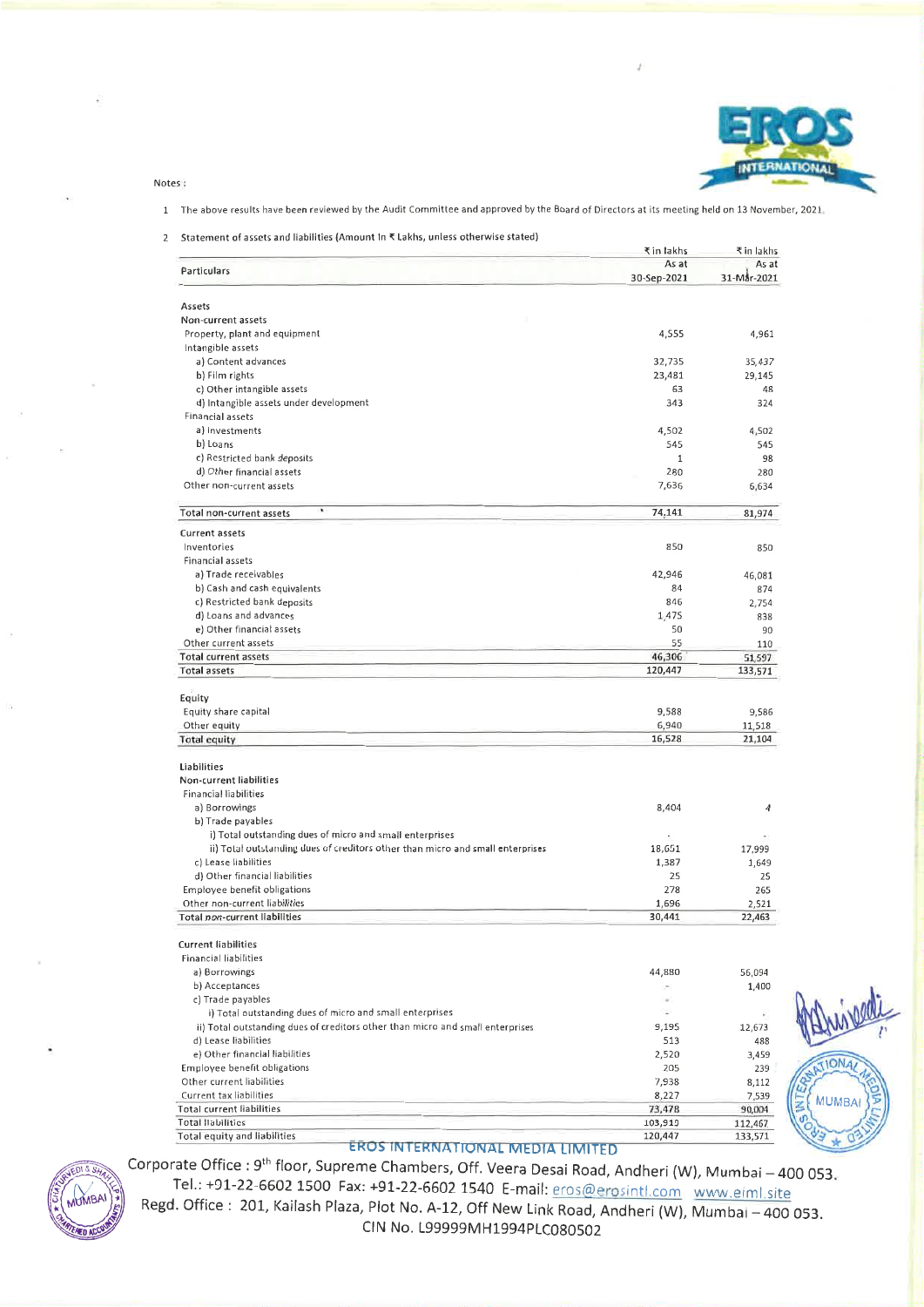

**84** 

ived

**IONAL** 

**MUMBAI** 

3 Staternent of Cash Flow

| <b>Particulars</b>                                                    | For the half<br>year ended as at<br>30-Sep-2021 | For the half year<br>ended as at<br>30-Sep-2020 |
|-----------------------------------------------------------------------|-------------------------------------------------|-------------------------------------------------|
| Cash flow from operating activities                                   | ì                                               |                                                 |
| Profit/(loss) before tax                                              | (4,570)                                         | (3, 918)                                        |
| Non-cash adjustments to reconcile Profit before tax to net cash flows |                                                 |                                                 |
| Depreciation and amortisation                                         | 4.480                                           | 5,094                                           |
| Bad debts and trade receivables written off                           |                                                 | 719                                             |
| Sundry balances written back                                          | (1, 441)                                        | (1,440)                                         |
| Content advances written off                                          |                                                 |                                                 |
| Provision/ (reversal) for doubtful advances                           | 934                                             | (1, 529)                                        |
| Impairment of content advance provision (exceptional item)            | (1, 170)                                        |                                                 |
| Finance costs                                                         | 3,208                                           | 5,660                                           |
| Interest income                                                       | (30)                                            | (108)                                           |
| Gratuity                                                              | 27                                              | 33                                              |
| Expense on employee stock option scheme                               |                                                 | 77                                              |
| Unrealised foreign exchange gain                                      | (362)                                           | (209)                                           |
| Operating profit before working capital changes                       | 1,076                                           | 4,379                                           |
| Movements in working capital:                                         |                                                 |                                                 |
| Increase/(Decrease) in current liabilities                            | (999)                                           | (4, 246)                                        |
| Increase/(Decrease) in other financial liabilities                    | 93                                              | 1,516                                           |
| Increase/(Decrease) in trade payables                                 | 4,202                                           | 1,362                                           |
| Increase/(Decrease) in employee benefit obligations                   | 182                                             | 23                                              |
| (Increase)/Decrease in trade receivables                              | 1,180                                           | 740                                             |
| (Increase)/Decrease in other current assets                           | 55                                              | 134                                             |
| (Increase) /Decrease in other non- current assets                     | 439                                             | 1,647                                           |
| (Increase)/Decrease in short-term loans and advances                  | (637)                                           | (62)                                            |
| (Increase)/Decrease in other financial assets                         | $\omega$                                        | $\overline{2}$                                  |
| Cash generated from operations                                        | 5,591                                           | 5,495                                           |
| Taxes paid (net)                                                      | (176)                                           | (188)                                           |
| Net cash generated from operating activities (A)                      | 5,415                                           | 5,307                                           |
| Cash flow from investing activities                                   |                                                 |                                                 |
| Purchase of tangible assets (net)                                     | 4                                               | (18)                                            |
| Purchase of intangible film rights and related content (net)          | (3,302)                                         | (2, 273)                                        |
| Deposits with banks (net)                                             | 2,006                                           | (25)                                            |
| Proceeds from sale of fixed assets                                    | 5                                               |                                                 |
| Interest income                                                       | 69                                              | 61                                              |
| Net cash used in investing activities (B)                             | (1, 218)                                        | (2, 255)                                        |
| Cash flows from financing activities                                  |                                                 |                                                 |
| Proceeds from issue of equity shares (net)                            | 2                                               | 10                                              |
| Repayment of long-term borrowings                                     |                                                 | (230)                                           |
| Change in short-term borrowings                                       | (1, 348)                                        | (792)                                           |
| Finance charges (net)                                                 | (3,641)                                         | (1,538)                                         |
| Net cash flow used in financing activities (C)                        | (4, 987)                                        | (2,550)                                         |
| Net Increase/(decrease) in cash and cash equivalents $(A + B + C)$    | (790)                                           | 502                                             |
| Cash and cash equivalents at the beginning of the year                | 874                                             | 102                                             |



### **EROS INTERNATIONAL MEDIA LIMITED**

Cash and cash equivalents at the end of the period/year

Corporate Office : 9<sup>th</sup> floor, Supreme Chambers, Off. Veera Desai Road, Andheri (W), Mumbai - 400 053. Tel.: +91-22-6602 1500 Fax: +91-22-6602 1540 E-mail: eros@erosintl.com www.eiml.site Regd. Office: 201, Kailash Plaza, Plot No. A-12, Off New Link Road, Andheri (W), Mumbai - 400 053. CIN No. L99999MH1994PLC080502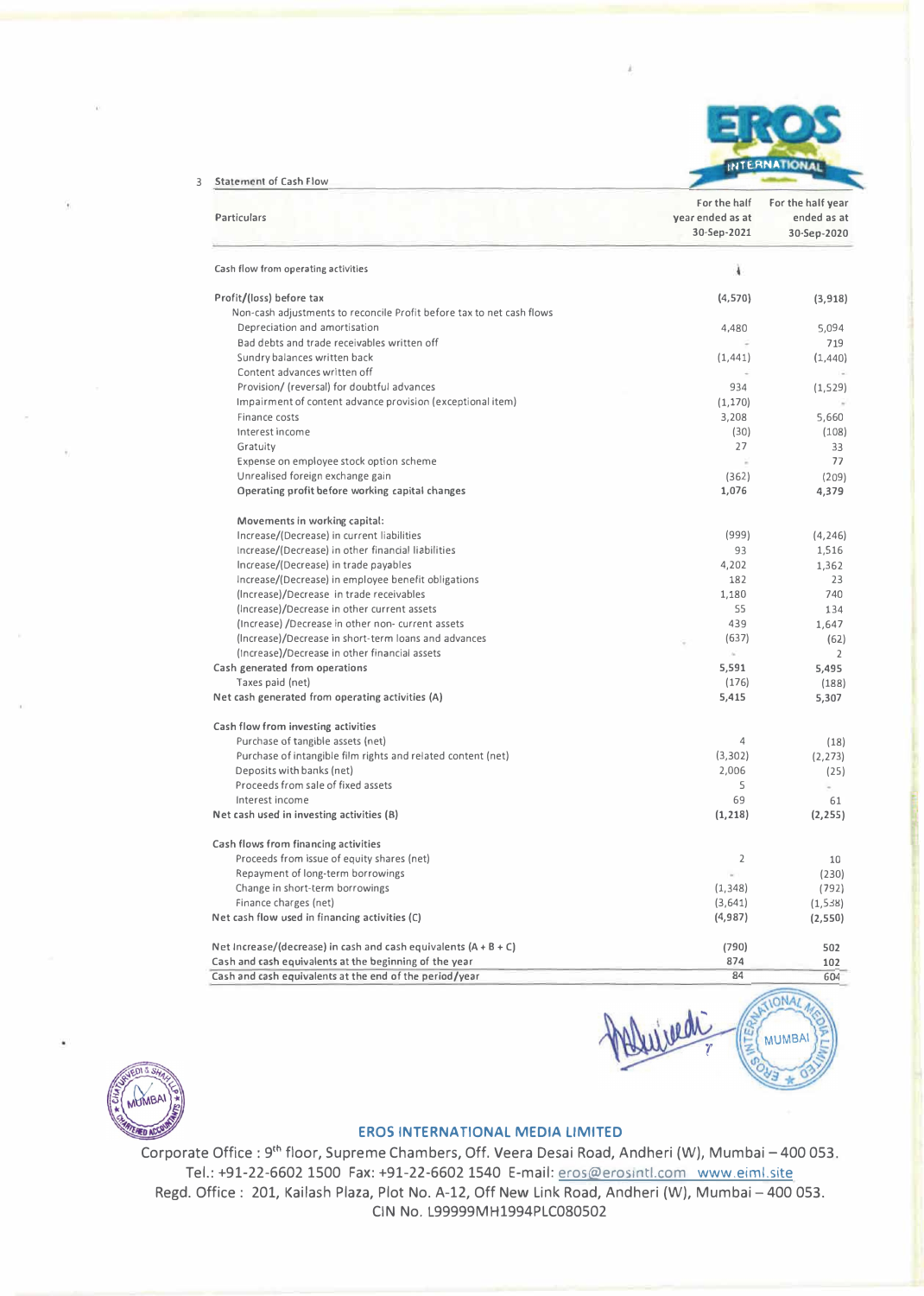

- **4 The Company operates on a single reportable segment, which is co-production, acquisition and distribution of Indian language films in multiple formats, being governed by similar risks and**  returns, forming the primary business segment, Accordingly, no segment information has been submitted as a part of the quarterly and half yearly financial results presented
- One Time Restructuring (OTR) under RBl's Resolution Framework for Covid-19 related stress as per RBI circular dated 6 August 2020 and Resolution Framework for Covid-19 related stress Financial Parameters dated 7 September 2020 were invoked by the Company and the consortium bankers on 24 December 2020 The said resolution plan was duly approved and implemented by the company's bankers on 22 June 2021 with effect from the cut-off date as 1 January 2021 and accordingly, the outstanding debts liabilities were restructured and the impact of the said restructuring has been taken in the financial result for the quarter and half year ended 30 September 2021 based on the OTR framework agreement, bank sanction letters and other related **documents**
- 6 The Company has incurred loss amounting ₹4,570 lakhs for half year ended 30 September 2021 and ₹16,983 lakhs in previous financial year. As at 30 September 2021, the current liabilities of the Company exceed current assets by �27,172 lakhs. The economic uncertainty created by the COVID-19 resulted in significant business disruptions for film distributer and broadcasting companies till September 2021. Material uncertainties exists that may cast significant doubt on the Company's ability to continue as a going concern. The Company has taken various steps aimed at augmenting liquidity including restructuring of the borrowing facilities, conserving cash including various costs saving initiatives, and maximizing revenue through content **monetization on new partner platforms including monetizing of the film/music library by way of long term contracts. The Company has considered the impact of these uncertainties and steps**  and factored them into their financial forecasts including the realization of trade receivable dues from the holding company. For the said reason, Management continues to adopt the going **concern basis in preparing the financial results.**
- 7 Since early March 2021, India has witnessed a second wave of COVID-19 with sudden rise in COVID-19 cases across India. This led to imposing lockdown like restrictions across the country and impacted the economic activity including the entire media and entertainment industry. The business activities of the Company were also affected for the above periods/year, The Company's **management has done an assessment of the situation, including the liquidity position, the recoverability and carrying value of all its investments, other assets and liabilities and concluded that there were no material adjustments required as on September 30, 2021.**

As a result of the growing uncertainties with respect to COVID-19, the impact of this pandemic may be different from that estimated as at the date of approval of these financial results. The **Company will continue to closely monitor any material changes to future economic condition** 

- As at 30 September, 2021, the Company has receivables from Holding Company Eros Worldwide FZ LLC ("EWW") comprising of trade receivables of ₹30,576 lakhs and accrued revenue of **�3, 710 lakhs Management is confident of recovery of the above dues from the related party in the due course and does not require any provision**
- The Company's financial results for any period fluctuate due to film release schedules which take into account holidays and festivals in India and elsewhere, competitor film releases and **sporting events**
- **10 The figures for the previous quarters/year have been regrouped/rearranged wherever necessary to make them comparitive with the current quarter's figures**





### EROS INTERNATIONAL MEDIA LIMITED

Corporate Office: 9<sup>th</sup> floor, Supreme Chambers, Off. Veera Desai Road, Andheri (W), Mumbai - 400 053. Tel.: +91-22-6602 1500 Fax: +91-22-6602 1540 E-mail: eros@erpsint.com www.eimisite Regd. Office: 201, Kailash Plaza, Plot No. A-12, Off New Link Road, Andheri (W), Mumbai-400 053. CIN No. L99999MH1994PLC080502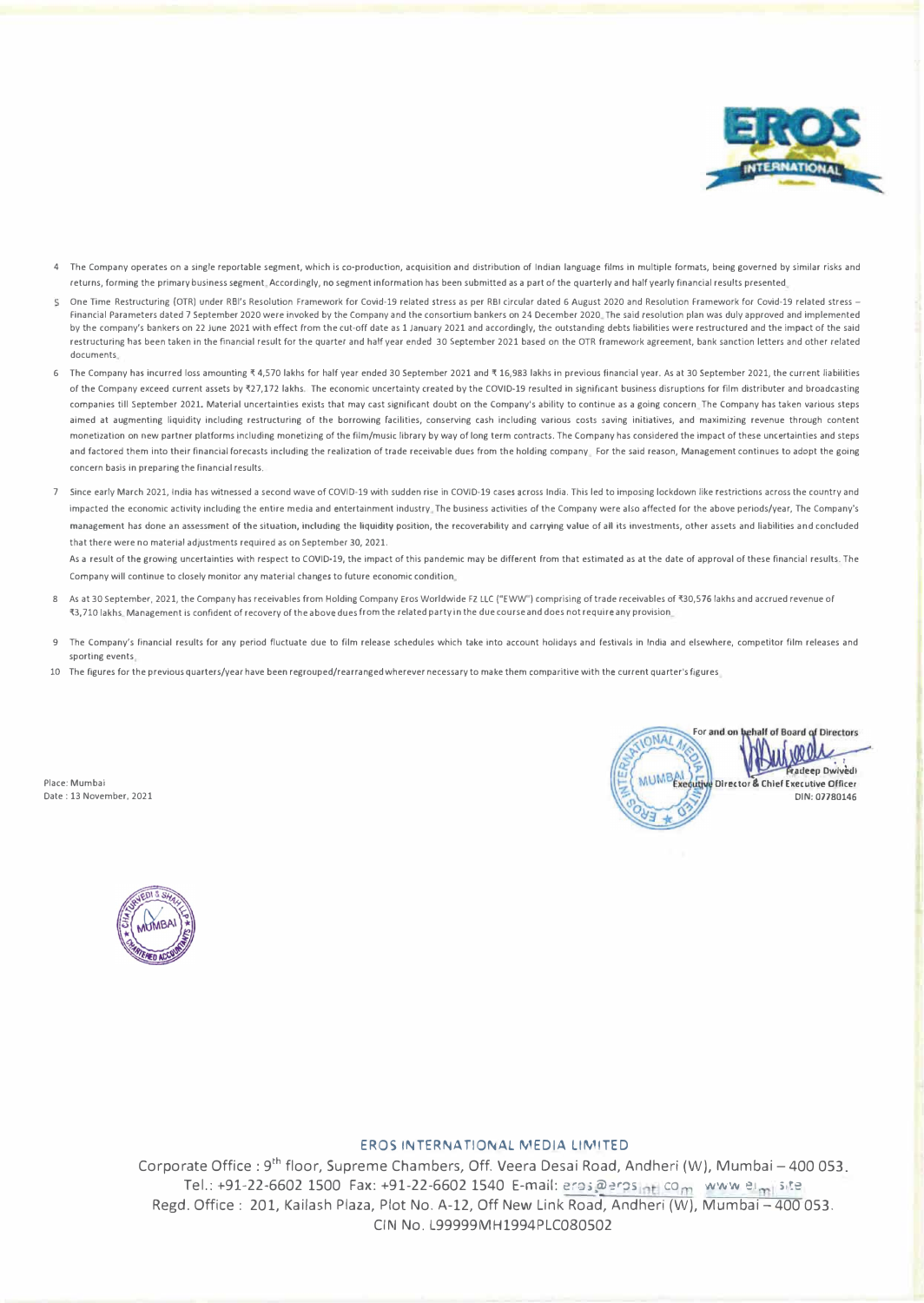

Independent Auditors Review Report

To. The Board of Directors of **;� EROS INTERNATIONAL MEDIA LIMITED**

**INSTRUCTION** 

公元の時、次後を実施みない、(1) 後者■時代法の間の以上的に変

- 1. We have reviewed the accompanying statement of unaudited standalone financial results of EROS INTERNATIONAL MEDIA LIMITED («the Company") for the quarter and holf year ended September 30, 2021 ("the Statement") attached herewith, being submitted by the Company pursuant to the requirement of Regulation 33 of SEBI (Listing Obligotions and Disclosure Requirements) Regulations, 2015 as amended ("the Listing Regulations<sup>7</sup>).
- 2. The Statement, which is the responsibility of the Company's Management and approved by the Company's Board of Directors, has been prepared in accordance with the recognition and measurement principles laid down in the Indian Accounting Standard **34,** (Ind AS **34)** "Interim Financial Reporting" prescribed under Section 133 of the Companies Act, 2013 as amended, read with relevant rules thereafter ond other accounting principles generally accepted in India. Our responsibility is to express a conclusion on the Statement based on our review.
- 3. We conducted our review of the Statement in accordance with the Standard on Review Engagement {SRE) 2410 'Review of Interim Financial Information Petformed by the Independent Auditor of the Entity', issued by the Institute of Chartered Accountants of India. This Standard requires that we plan and perform the review to obtain moderate assurance as to whether the Statements is free of material misstatement. A review of interim financial information consists of making inquiries, primarily of persons responsible for financial and accounting matters, and applying analytical and other review procedures. A review is substantially less in scope than an audit conducted in accordance with Standards on Auditing and consequently does not enable us to obtain assurance that we would become aware of all significant matters that might be identified in an audit. Accordingly, we do not express an audit opinion.
- 4. We draw attention to Note 7 of the standalone financial results, which describes the Company's management evaluation of Covid 19 impact on the future business operations and future cash flows of the Company and its consequential effects on the carrying value of assets as on September 30, 2021. In view of uncertain economic conditions, the Company's management's evaluation of impact on subsequent periods is highly dependent upon conditions as they evolve. Our conclusion on the Statement is not modified in respect of this matter.
- **5.** With reference to Note **8** of the standalone financial results, Company **has** receivables from Holding Company Eros Worldwide FZ LLC ("EWW") comprising of trade receivable *of* Rs. 30,576 Lakhs, and a�crued revenue of Rs. 3,710 Lakhs. As per the management accounts provided to us, the networth of the EW  $\chi$  $\frac{1}{\sqrt{2\pi}}$



Head Olfice: 714-715, Tuls,ani Chambers, 212, Nariman Point, Mumbal - 400 021 India. Tul ; +91 22 3021 6500 , india **URL: 'lihWCas in<J.,n \,\,** *//f/j*